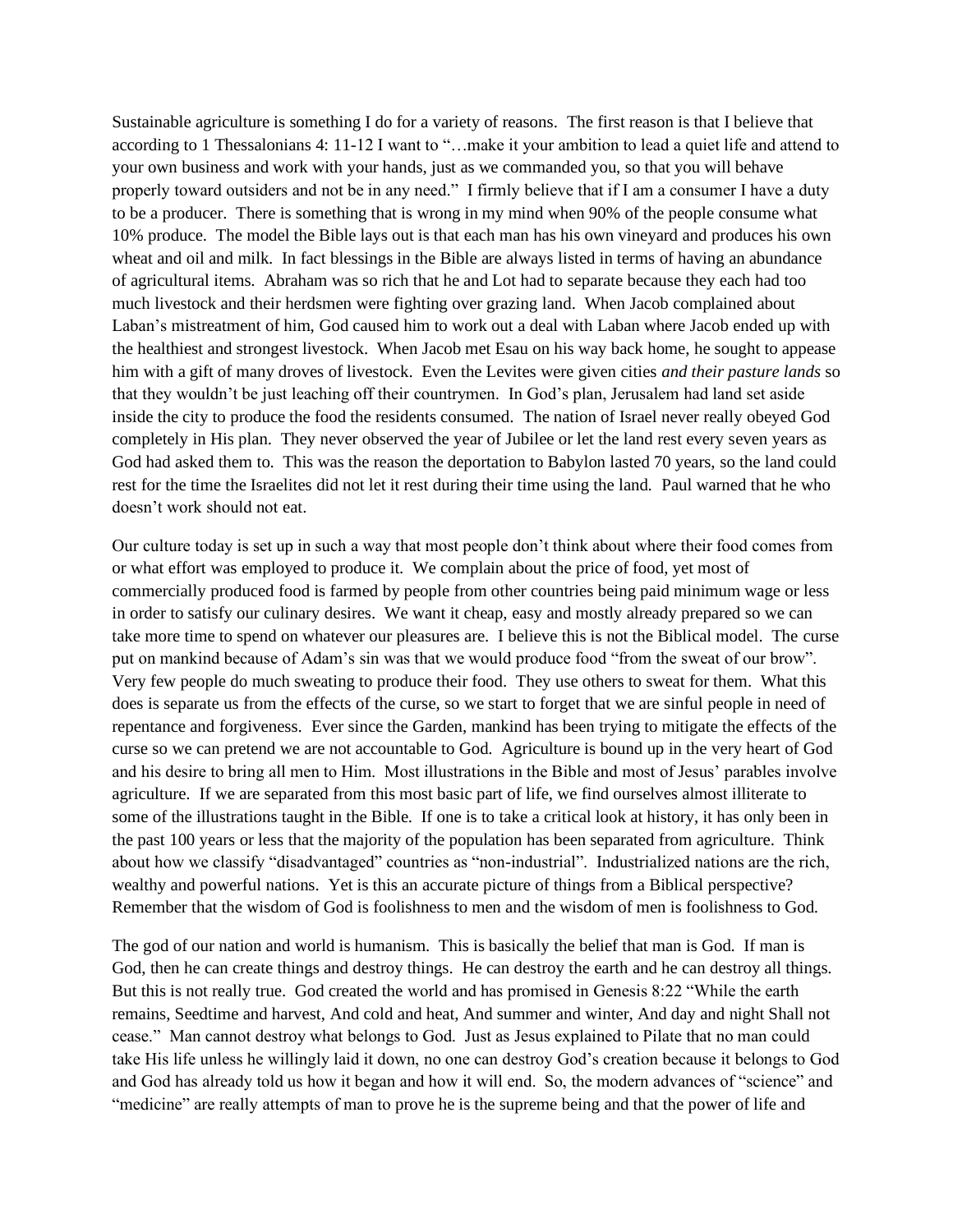death are in his hands. When we really look at this, of course it is obviously a sad deception. Jesus holds the keys to life and death and God alone has control of these things. The Bible makes it clear that blessings and curses are directly tied to obedience to the precepts He has clearly laid out for us in His Word. God's laws are not disputable or able to pass away. Whether a person likes them or not does not affect how they operate. If I don't like the law of gravity, I cannot just disregard it and walk off a cliff without consequences. On the other hand, if I have no understanding of the law of gravity, but do not violate it I will still reap the blessing of not ending up a broken heap at the bottom of the cliff. In the same way, people who even inadvertently obey God's laws reap the blessings and those who disobey them willingly or not, reap the curse. So, if we search the scriptures for a Biblical viewpoint on agriculture, it would appear that it is our responsibility as much as we are able, to provide for ourselves so that we are not a burden to others, and so that we can share with others in need.

The second reason I believe in sustainable agriculture is that I believe we are given stewardship of the earth. The earth was cursed by Adam's sin and it still groans under that curse. Whenever we sin, the Bible clearly states that sin and bloodshed pollute the land. It is clearly stated in 2 Chronicles 7 :13-14 "If I shut up the heavens so that there is no rain, or if I command the locust to devour the land, or if I send pestilence among My people, and My people who are called by My name humble themselves and pray and seek My face and turn from their wicked ways, then I will hear from heaven, will forgive their sin and will heal their land." The fertility and lack thereof of the land is directly related to our sin. Because of this, we have a responsibility to live broken, repentant lives and to till the land so that it is productive for our own use and also as a witness to unbelievers.

The third reason I practice sustainable agriculture is the selfish benefits I receive as a result! Nothing tastes as good as home-grown vegetables, home-made cheese, fresh milk from your own animal or fresh home-grown eggs or especially fresh honey, straight from the hive. I can't describe the satisfied feeling I feel when we sit down to a meal of things all produced by us on our farm. It is the reward for the sweat of our brow, and we can appreciate it in a way you can't appreciate store-bought food. Even when we had to make the hard choices and slaughter a dearly loved goat, we could eat her meat, knowing that this is what every Jewish family had to go through on Passover to understand the sacrifice and the great price that was paid for their sin. Then, to see the Lamb of God, Himself, revealed as the sacrifice for all time, could they have understood that picture without the sacrifice of the family's pet lamb? It was so enlightening to see a broody hen raise her little chicks. One day I lifted a hen up and only saw three chicks. Suddenly I heard a soft plop! And a chick fell out of her wings, then another and then a third. What a picture of Jesus when he wept over Jerusalem and wished He could gather her as a hen gathers her chicks under her wings. I never really understood that picture before. Or the parable of the wheat and the tares? How many times have I had to choose between leaving a weed and damaging the plant to pull it out? We separate ourselves from the heart of God when we stay away from the soil. I could go on and on and on with examples of how God reveals Himself in farming, but I think you get the picture.

As Christians we need to obey God and work with our hands so we behave properly toward outsiders and are not in any need. We need to seek first the kingdom of God and His righteousness and then all these other things will be added to us. Most of our modern lifestyle is about fulfilling selfish pleasures. Those most prone to falling into sin have little productive activities in their lives. The Biblical model for caring for the poor was to leave the edges of the fields un-harvested so the poor could gather food. It wasn't gathered for them, threshed and baked into bread and handed to them, they had to go and get the grain